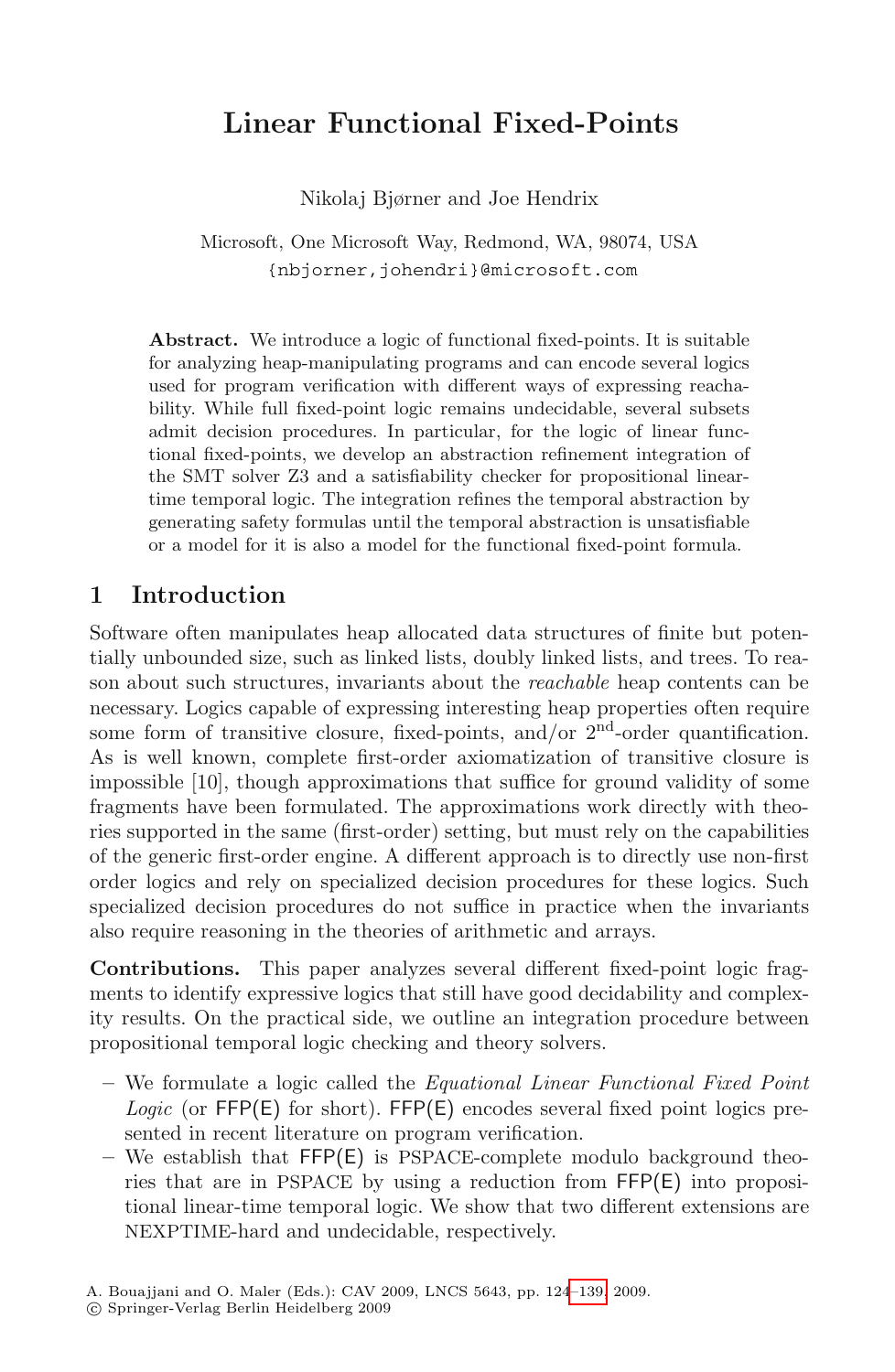**–** We provide a decision procedure for FFP(E) that combines the SMT solver Z3 with a (symbolic) satisfiability checking of propositional linear time temporal formulas. The proposed integration generalizes the standard abstraction/refinement framework used in SMT solvers. Instead of relying on refining a propositional model, we here refine a propositional linear time model. An early stage prototype of the procedure is available.

The resulting approach can therefore be viewed as a marriage between the flexible axiomatization approach to fixed-points and specialized decision procedures. Our abstraction/refinement framework admits all axiomatizations allowed by other approaches, but furthermore provides a decision procedure for formulas that fall into FFP(E).

**Example 1 (A simple example).** We illustrate the use of reachability predicates using a simple example also used in [16]. It exercises transitivity. We use  $\forall x:[a\stackrel{f}{\to}b]. \varphi(x)$  to say that  $f^n(a)\simeq b$  for some n, and for every  $k < n$  it is the case that  $\varphi(f^k(a))$ .

**procedure** INIT-CYCLIC( head)  $d(head) := \text{true}; \text{curr} := f(head);$  $\textbf{invariant}~~d(head) \wedge \forall x: [f(head) \overset{f}{\rightarrow} curr].d(x)$ **while**  $curr \neq head$  **do**  $d(curr) := true$  $curr := f(curr)$ **ensure**  $d(head) \wedge \forall x : [f(head) \xrightarrow{f} head].d(x)$ 

The invariant and post-condition can be established by verifying properties:

$$
\forall x : [f(head) \xrightarrow{f} curr].d(x) \land d(curr) \rightarrow \forall x : [f(head) \xrightarrow{f} f(curr)].d(x)
$$
  
head  $\simeq curr \land \forall x : [f(head) \xrightarrow{f} curr].d(x) \rightarrow \forall x : [f(head) \xrightarrow{f} head].d(x)$ 

While these particular properties hardly require the full might of transitive closure reasoning, we are here interested in characterizing the limits of what can be solved in a sufficiently general language with fixed-points.

**Related work.** We refer to [3] for an extended summary of the extensive related work. An early paper was by Greg Nelson [14], who gave 8 axioms for a ternary reachability predicate. The axioms are sufficient for a verification example, but general completeness with respect to ground validity was left as an open question. Several recent extensions and variants for ground validity have been pursued in [12,9,17,16,8]. These also develop first-order axiomatizations and rely on specialized rewriting or quantifier instantiation engines for their rules. The approach based on first-order axioms is of course quite extensible, as one can throw in useful axioms at will without requiring an encoding into a fixed limited formalism. On the other hand, the approach is only as viable as the strength of the quantifier instantiation heuristics. Balaban et al. [2] use a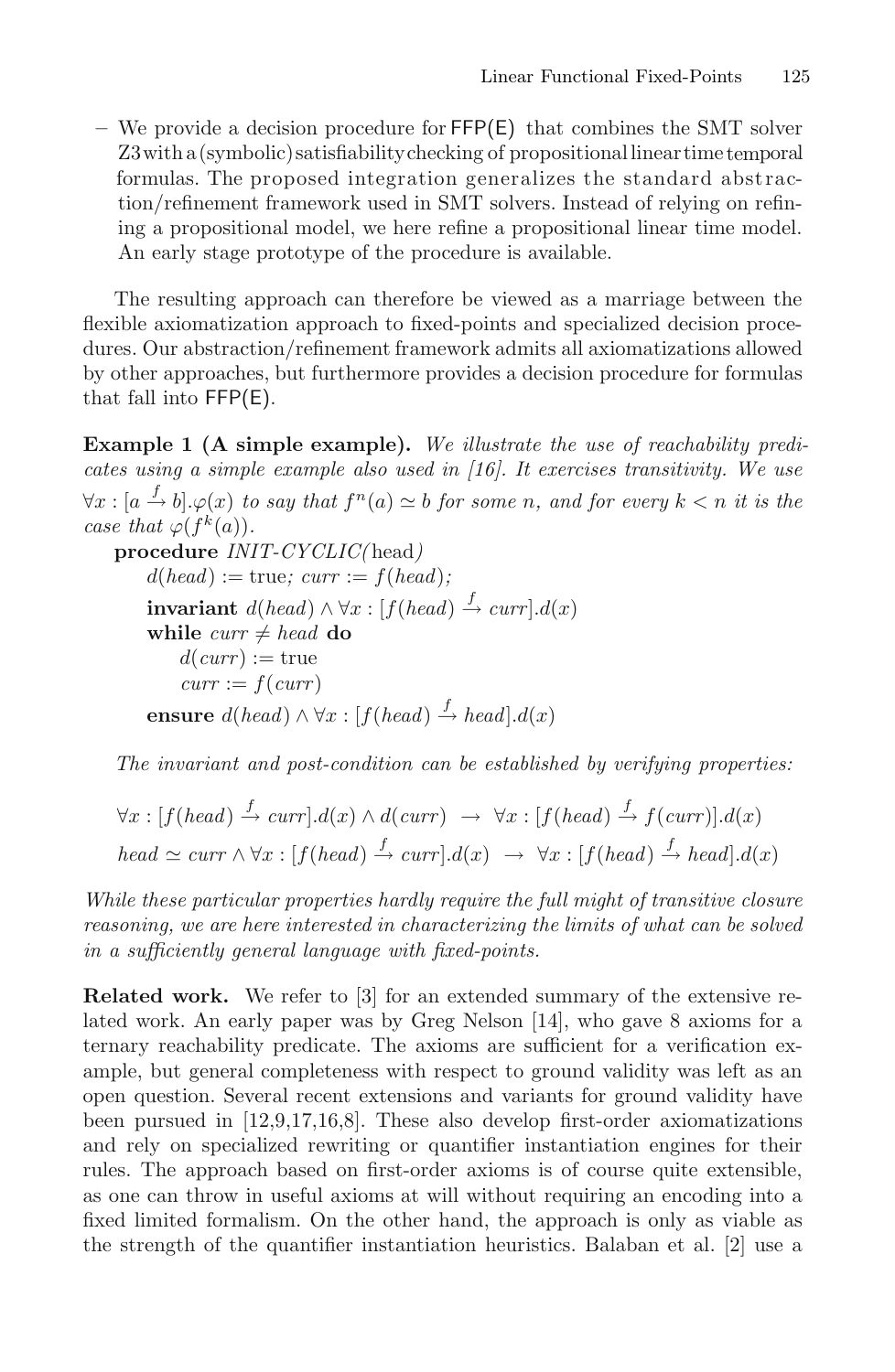small model theorem to derive a decision procedure. A different line of work is based on automata-based decision procedures. The PALE system [13] can reason about heap-allocated data structures using weak monadic second-order logic of graph types. The logic of reachable patterns [21] is a decidable and quite expressive logic that combines local reasoning with an extended form of regular expressions. Finally in several practical cases, Separation Logic [18] provides a compelling alternative to reachability predicates.

**Paper structure.** The rest of this paper is structured as follows. In Section 2, we formally define functional fixed-point logic (FFP), and briefly review results from temporal logic used later in the paper. In Section 3, we study different fragments of FFP to obtain decidability and complexity results. Our main focus in this section is to define linear functional fixed-point logic with equality,  $FFP(E)$ . We also show that  $FFP(E)$  is closed under updates, subsumes several different logics for reasoning about heap invariants, and has a PSPACE-complete satisfiability problem. In Section 4, we describe our reference satisfiability solver for FFP(E) which works by integrating the SMT-based theorem prover Z3 with a decision procedure for propositional LTL. Finally, in Section 5, we summarize our results and discuss ways our results can be extended in future research.

# **2 Preliminaries**

Our results are mainly based on a reduction of FFP fragments into propositional linear-time temporal logic (LTL); and we rely on decision procedures for it. LTL [11] augments propositional logic with the temporal connectives  $\mathcal{U}, \circlearrowright$ ,  $\Box$  and  $\Diamond$ . LTL models are represented as an infinite sequence of states  $\sigma$ :  $s_0, s_1, s_2, \ldots$ , where each state supplies an assignment to propositional atoms. Recall that the operator  $\mathcal U$  is the least fixed-point solution to the equivalence  $A \mathcal{U} B \equiv (B \vee [A \wedge \bigcirc (A \mathcal{U} B)])$ , or directly:  $A \mathcal{U} B \equiv \mu X \cdot B \vee (A \wedge \bigcirc X)$ .

Functional Fixed-point Logic (FFP) extends quantifier-free first-order logic with the fixed-point operator  $\mu$  to define the least fixed-point of unary predicates. To be more specific, we let  $x$  range over bound variables,  $X$  ranges over bound unary predicates, f and g range over distinguished unary uninterpreted function symbols,  $a, b, c, c'$  range over constant terms, P ranges over unary predicates, R over predicates containing neither bound variables, nor the function symbols  $f$ , q. Then the set of formulas  $\varphi$  in FFP are given by the rules:

$$
t ::= f(t) | g(t) | c | x \qquad atom ::= X(t) | t \simeq t' | P(t) | R
$$
  

$$
A, B, \psi, \psi', \varphi ::= atom | \neg \varphi | \varphi \vee \varphi | \varphi \wedge \varphi | (\mu X \cdot \lambda x \cdot \varphi^+ [X])(t)
$$

where  $\varphi^+$ [.] is a positive context in  $\varphi$ .

The semantics of FFP follows the standard rules for evaluating fixed-point expressions. For example, a model M over a domain A satisfies  $(\mu X \cdot \lambda x \cdot \varphi[X])(t)$ if  $\mathcal{M}(t) \in \bigcap \{ \mathcal{B} \subseteq \mathcal{A} \mid \mathcal{M}, [X \mapsto \mathcal{B}] \models \forall x \cdot \varphi[X] \rightarrow X(x) \}.$  FFP allows multiple different unary function symbols to be applied to the same bound variables, and allows multiple bound second-order predicates to appear in the same scope.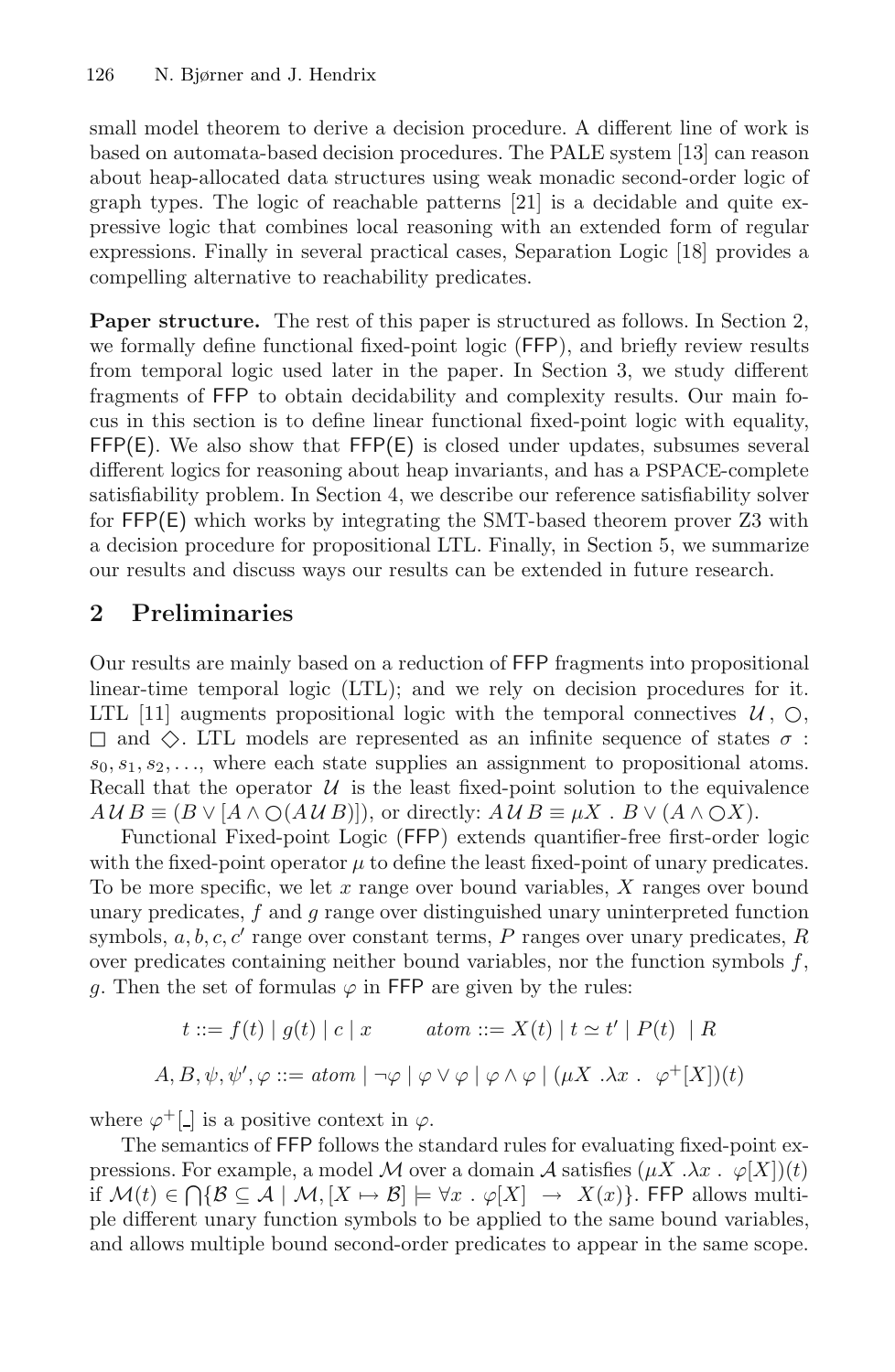We will here restrict ourselves to a more modest fragment inspired by Linear Time Temporal Logic (LTL). In this fragment each fixed point expression has the form:

$$
\mu X. \lambda x. (B \vee [A \wedge X(f(x))]),
$$

where A and B are formulas that do not contain X, but may contain x. Intuitively, the function  $f$  is used as a next state transition.

**Convention 2.** The following shorthands will be used throughout the paper:

$$
(A \ W_{f,x} B)(c) = [\mu X. \lambda x. B \lor [A \land X(f(x))]](c)
$$
  

$$
(A \ W_{f,x} B)(c) = \neg(\neg B \ U_{f,x} \neg A \land \neg B)(c) \quad (\Box_{f,x} B)(c) = \neg((\Diamond_{f,x} \neg B)(c))
$$
  

$$
\forall x : [a \xrightarrow{f} b].A = (A \ U_{f,x} x \simeq b)(a) \quad (\Diamond_{f,x} B)(c) = (\text{true } U_{f,x} B)(c)
$$
  

$$
\widetilde{\forall} x : [a \xrightarrow{f} b].A = (A \ W_{f,x} x \simeq b)(a) \quad a \xrightarrow{f} b = (\Diamond_{f,x} x \simeq b)(a)
$$

The connective  $\mathcal W$  is inspired by the weak until connective from LTL here, A holds either forever or until B is reached. We also include strong and weak versions for the case when A holds on every value between a and b.

**Convention 3.** The set of subformulas of a formula  $\varphi$  is denoted  $SF(\varphi)$ . The set of atomic subformulas of  $\varphi$  is denoted  $\text{ASF}(\varphi)$ .

We will later establish that formulas in this more modest fragment are in general undecidable, and so we will study various subsets of it. Of particular utility is restricting the number of free variables that a formula may contain. We say that a formula  $\varphi$  is *linear* if each subformula  $\psi \in \mathrm{SF}(\varphi)$  has at most one free variable. As an example, the formula stating that  $c$  reaches an infinite number of elements,  $(\Box_{f,x} (\Box_{f,y} y \nsubseteq x) (f(x)))(c)$ , is not a linear formula, because  $y \nsubseteq x$ has two free variables.

**Normal forms of linear formulas.** When a formula is linear, we can rename the variables in the formula to achieve a normal form which we use to simplify later exposition. Specifically, we give the same name to variables bound in nested quantifiers, while giving different names to variables bound in unrelated contexts. We are going to unfold fixed-points incrementally. In this context it is going to be useful to have an anchor on the bound variables. Therefore, for each toplevel application of  $(\varphi \mathcal{U}_{f,x} \psi)(t)$  we can introduce a fresh constant x that has the same name as the bound variable  $x$ , replace  $t$  by the variable, and add the constraint that  $x \simeq t$ . Thus, for instance

$$
[x \not\simeq a \mathcal{U}_{f,x} P(x) \wedge (y \not\simeq b \mathcal{U}_{f,y} \neg P(y)) (x)] (c) \wedge (\Diamond_{g,x} x \simeq b) (c)
$$

is converted into

$$
[x \not\simeq a \mathcal{U}_{f,x} P(x) \wedge (x \not\simeq b \mathcal{U}_{f,x} \neg P(x)) (x)] (x) \wedge x \simeq c
$$
  

$$
\wedge (\bigcirc_{g,y} y \simeq b) (y) \wedge y \simeq c.
$$

This transformation allows us to distinguish variables occurring in unrelated fixed-point expressions while identifying variables occurring in related sub-expressions.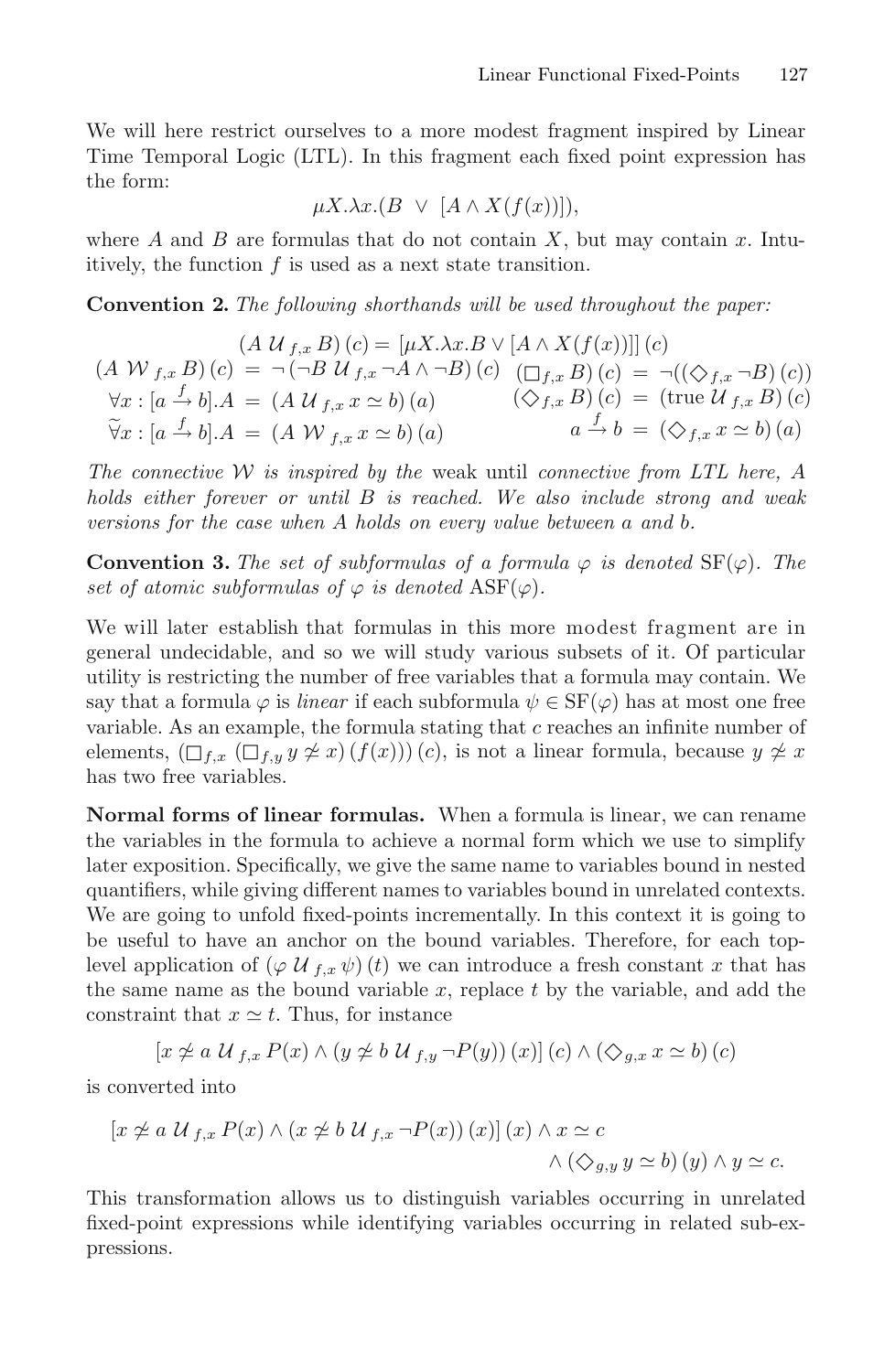Atomic formulas containing unbound variables are called flexible; otherwise, they are called *rigid* atoms. For example  $x \approx c$  and  $ff(x) \approx x$  are flexible atoms, while  $c \simeq f(c')$  and  $P(f(c))$  are rigid atomic formulas.

We will use a shorthand  $\odot$  for distributing an application f over all free variables. For example,  $\mathcal{D}(x \simeq f(x) \wedge \mathcal{D}(\psi \mathcal{U}_{f,x} \psi')(x))$  is short for  $(f(x) \simeq f(x))$  $f(f(x)) \wedge (\psi \mathcal{U}_{f,x} \psi') (f(f(x))))$ .

# **3 Complexity Results for** FFP **Logics**

We will here introduce various variants of FFP and summarize relevant complexity results. Fig. 1 summarizes how the examined fragments relate to each other in terms of generality. 2FFP(E) is the fragment of linear FFP allowing at most two functions f and g to be nested inside fixed-point operators. FFP( $NL$ ) does not allow nesting of functions inside fixpoint operators, but does allow non-linear subformulas. We will show that satisfiability of 2FFP(E) is undecidable while satisfiability of FFP(NL) is NEXPTIME-hard. FFP(E) is the linear fragment of FFP(NL), and FFP(PL) is the purely propositional fragment of FFP(E).

**3.1** FFP(PL)

We first study the propositional fragment of FFP, called FFP(PL). It corresponds very closely to linear time temporal logic, the only real difference is that the temporal subformulas refer to an explicit anchor, as a constant.

Formulas in FFP(PL) have the form:

$$
\varphi ::= P(t) | R | \varphi \land \varphi | \neg \varphi | (\varphi U_{f,x} \varphi) (t)
$$
  

$$
t ::= f^{n}(x) | f^{n}(c)
$$



**Fig. 1.** Relative expressiveness of the FFP fragments

where x is a variable,  $f^{n}(x)$  is the *n*-time application of f to x, c is an arbitrary rigid term (without variables),  $P$  is a unary predicate, and  $R$  is a relation using only rigid terms.

FFP(PL) is formulated to be very similar to propositional LTL. It is indeed very straightforward to translate formulas from LTL to FFP(PL) and to translate formulas from FFP(PL) into equisatisfiable formulas in LTL. The correspondence can be used to establish:

### **Theorem 4.** FFP(PL) is PSPACE complete.

Proof (Sketch). We can embed LTL into FFP(PL) using transformations, such as  $\Diamond \bigcirc P \mapsto (\Diamond_{f,x} P(f(x))) (x)$ . Conversely, we can translate FFP(PL) formulas into LTL by dropping the explicit variable references and annotating predicates based on the context they appear, e.g.,

$$
(\diamondsuit_{f,y} P(y))(d) \mapsto \diamondsuit P_d \quad \text{and} \quad (P(x) \mathcal{U}_{f,x} Q(f(x))) (ff(c)) \mapsto \bigcirc \bigcirc (P_c \mathcal{U} \bigcirc Q_c).
$$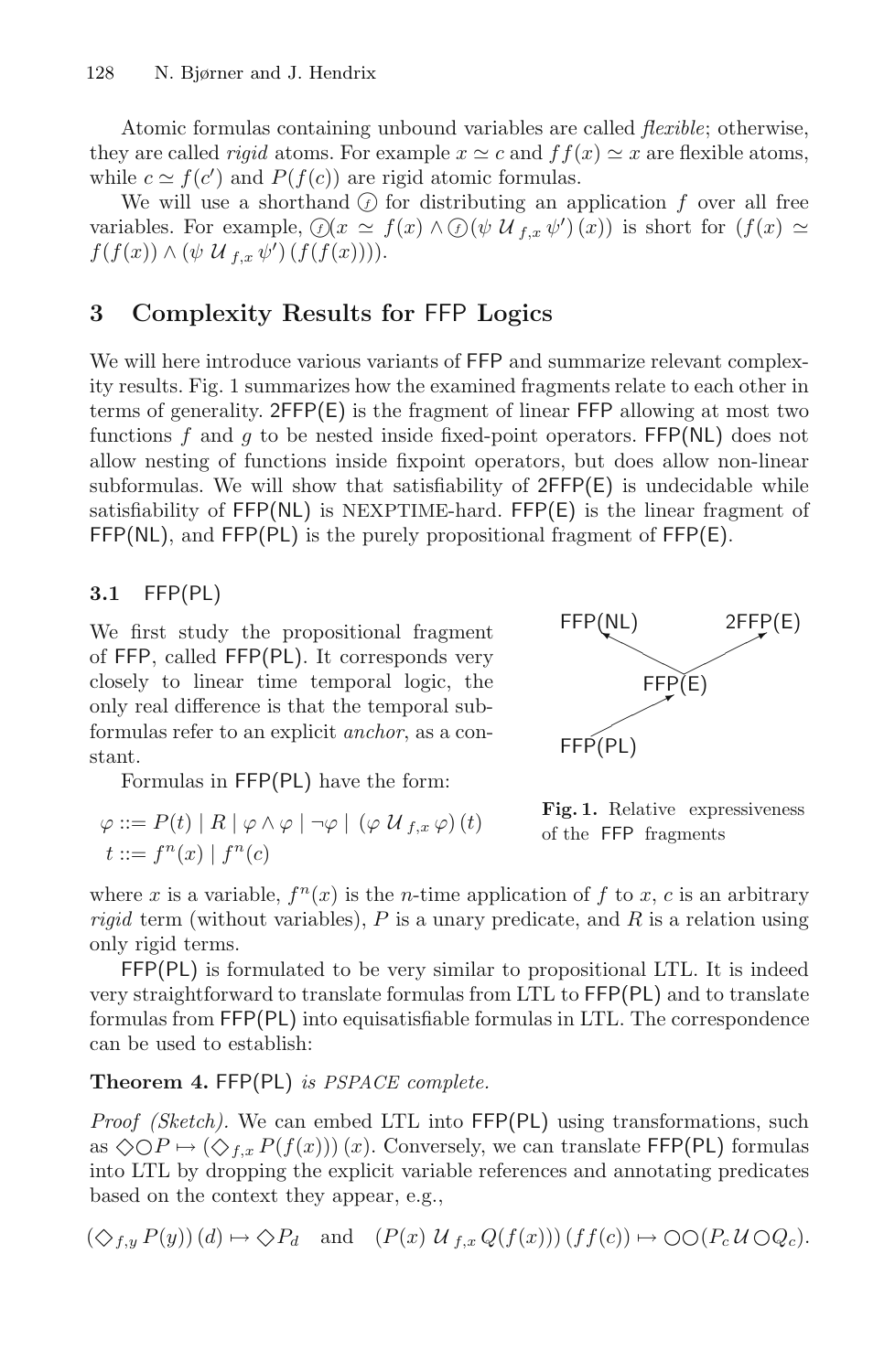By reusing results from [19], we can take advantage of the reduction to LTL and obtain a few results on NP-complete subsets "for free". For instance, Sistla and Clarke show that linear-time temporal logic using only the operators  $\square$  and  $\Diamond$  is NP-complete, and so is the case if formulas are in positive normal form using  $\Diamond$  and  $\Diamond$ . The corresponding FFP(PL) subsets are therefore also NP-complete.

### **3.2** FFP(E)

We will now consider an extension of  $\mathsf{FFP}(\mathsf{PL})$  by admitting equality predicates on terms containing bound variables. The resulting logic is called FFP(E). In contrast to FFP(PL), the embedding into LTL is less straightforward, since the equalities interact in an essential way with the models for the propositional temporal abstraction. Formulas in FFP(E) extend FFP(PL) by admitting atomic formulas that are equalities between terms containing variables, constants, and distinguished functions used in fixed-points. We use  $f$  and  $g$  to refer to the distinguished functions. For simplicity we will assume that formulas in FFP(E) use just two functions  $f$  and  $g$  in the fixed-points. The generalization to multiple functions is simple.

The operators  $\mathcal{G}$  and  $\mathcal{G}$  are used to limit the number possible equality predicates to consider. We also admit terms where the distinguished functions  $f$  and g are applied to a constant. Thus, formulas of  $\mathsf{FFP}(\mathsf{E})$  are of the form:

$$
\varphi, \varphi' ::= f^{n}(x) \simeq x \mid g^{n}(x) \simeq x \mid c \simeq f(c') \mid c \simeq g(c') \mid \text{or} \mid (\text{or} \mid x \simeq c \mid c \simeq c'
$$
  
 
$$
\mid P(x) \mid R \mid \text{or} \mid \varphi \vee \varphi' \mid \varphi \wedge \varphi' \mid (\varphi \cup f_{x} \varphi') (x) \mid (\varphi \cup f_{y} \varphi \varphi') (x)
$$

such that the formulas  $\varphi$  and  $\varphi'$  in  $(\varphi \mathcal{U}_{f,x} \varphi')$  (x) contain at most one free variable, which is x. So we require every bound variable to appear linearly.

We furthermore restrict applications of  $f$  and  $g$  so that they do not appear together in the same flexible formula. Specifically, for each subformula  $(\varphi \mathcal{U}_{f,x} \varphi)(t)$ , g may not appear in  $\varphi$  or  $\varphi'$ . A similar condition is also required where the roles of  $f$  and  $g$  are exchanged. Thus,

$$
(\diamondsuit_{f,x} x \simeq a) (c) \wedge (\diamondsuit_{g,y} y \simeq b) (c)
$$

is a legal formula in FFP(E), but

$$
(\diamondsuit_{f,x} x \simeq a) (c) \wedge (\diamondsuit_{g,y} \mathcal{G}(y \simeq b)) (c)
$$

is not, because both  $f$  and  $g$  are used on the same variable  $y$ . In general, this restriction is necessary to ensure our complexity result in Theorem 10. However, when  $q$  does not directly refer to the same variable  $x$ , one can introduce fresh rigid predicates to normalize the formula into an equisatisfiable formula with this restricted form. For example,

$$
\left(\diamondsuit_{f,x} x = c \wedge (\Box_{g,x} P(x)) (b)\right)(a)
$$

can be expressed as the equisatisfiable formula

$$
(\diamondsuit_{f,x} x = c \wedge r) (a) \wedge (r \iff (\Box_{g,x} P(x)) (b)).
$$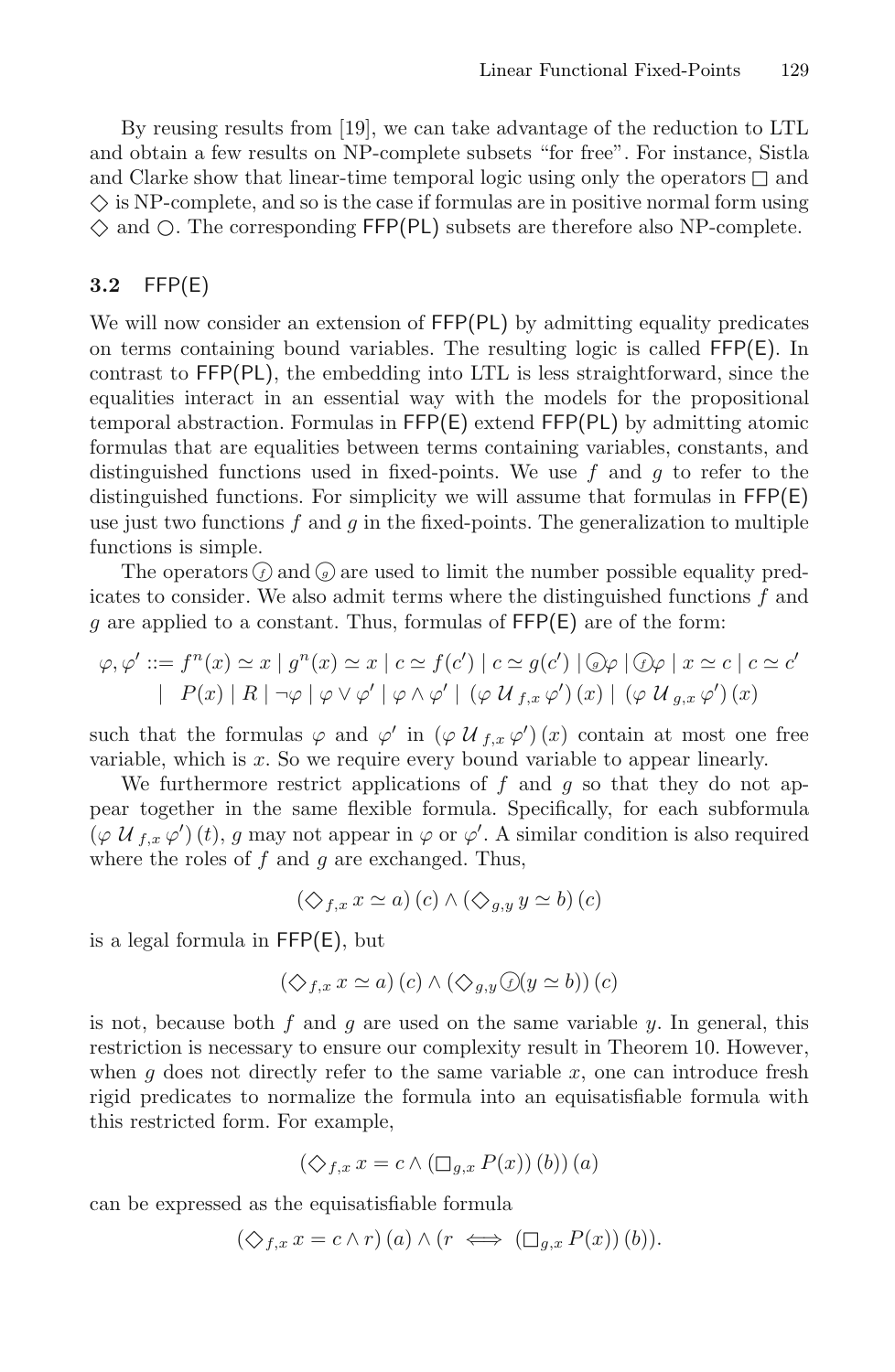It is not hard to see that we can build all combinations of equality predicates using one variable x, the function  $f$  and up to two constants  $c$  and  $c'$  using the base cases  $f^{n}(x) \simeq x, x \simeq c, c \simeq f(c'), c \simeq c'$  and the operator  $\bigcirc \psi$ . For example  $\varphi[f(c) \simeq ff(c'), f(x) \simeq c]$  is equisatisfiable to the formula  $c_1 \simeq c_2$  $f(c) \wedge c_2 \simeq f(c') \wedge \varphi[c_1 \simeq f(c_2), \mathcal{D}(x \simeq c)]$ . We will use the operator  $\mathcal{D}$  in two ways: in a *temporal view* and a *ground view*. In the temporal view, we do not normalize the formula with respect to the definition of  $\mathcal{F}$ , the use of  $\mathcal{F}$  is essential for bridging  $\mathsf{FFP}(\mathsf{E})$  with LTL. In the ground view, we distribute  $\mathcal O$  over the free variables such that  $\widehat{f}$  gets eliminated.

Even very small examples can show how the interaction between equalities makes checking the satisfiability of FFP(E) more complex. For example, the following unsatisfiable formula illustrates how distinct constants can not be as easily partitioned as was done in FFP(PL):

$$
\left(\diamondsuit_{f,x} x \simeq c \land \textcircled{f} P(x)\right)(a) \land \left(\diamondsuit_{f,x} x \simeq c \land \neg \textcircled{f} P(x)\right)(b).
$$

The first conjunct implies that  $P(f(c))$ , but the second required  $\neg P(f(c))$ , although  $P(f(c))$  does not directly appear in the formulas.

To illustrate how equalities and predicates may interact, consider the formula:

$$
(\diamondsuit_{f,x} x \simeq f^3(x)) (a) \wedge (\diamondsuit_{f,x} x \simeq f^2(x)) (a) \wedge (\Box_{f,x} (\mathcal{Q}P(x) \iff \neg P(x))) (a)
$$

The first two conjuncts require that  $f^{i+3}(a) = f^i(a)$  and  $f^{j+2}(a) = f^j(a)$  for some i and j in N. Collectively, this implies that  $f(f^k(a)) = f^k(a)$  for  $k \geq$  $min(i, j)$ . Conversely, the third clause requires that the value of P changes at each dereference, and consequently,  $f(f^k(a))$  cannot equal  $f^k(a)$ .

**Expressivity of** FFP(E)**.** We make a case that the FFP(E) logic is quite general and expressive. It subsumes several (but not all) logics recently proposed for reasoning about heaps. We summarize some of the properties that can be expressed in FFP by encoding logics from the literature on verification of heap manipulating programs.

**Example 5 (Transitive Closure of f).** Suppose we let  $f^*(a, b)$  mean that there is a sequence of  $\theta$  or more applications of  $f$  to a that produces an element  $b$ . That is,  $f^*(a, b) \equiv \exists n \, . \, f^n(a) \simeq b$ . This can be easily represented:

$$
f^*(a, b) \equiv (\diamondsuit_{f,x} x \simeq b) (a) \equiv a \stackrel{f}{\rightarrow} b
$$

**Example 6 (Reachability Invariants [14]).** Nelson introduced a ternary predicate  $u \frac{f}{w}$  v which indicates that u reaches v without going through w. It can be used to verify a program that computes the union of two sets represented as doubly linked lists, and can be expressed in  $\text{FFP(E)}$  as:  $u \xrightarrow[w]{f} v \equiv (x \not\cong w \cup Y_{f,x} x \simeq v)(u)$ .

**Example 7 (Well-Founded Reachability [7]).** Lahiri and Qadeer use blocking set predicates BS to identify distinguished elements in potentially cyclic data structures. Blocking sets generalize Nelson's blocking variable. Under the assumption that every node eventually reaches a blocker, they can define the program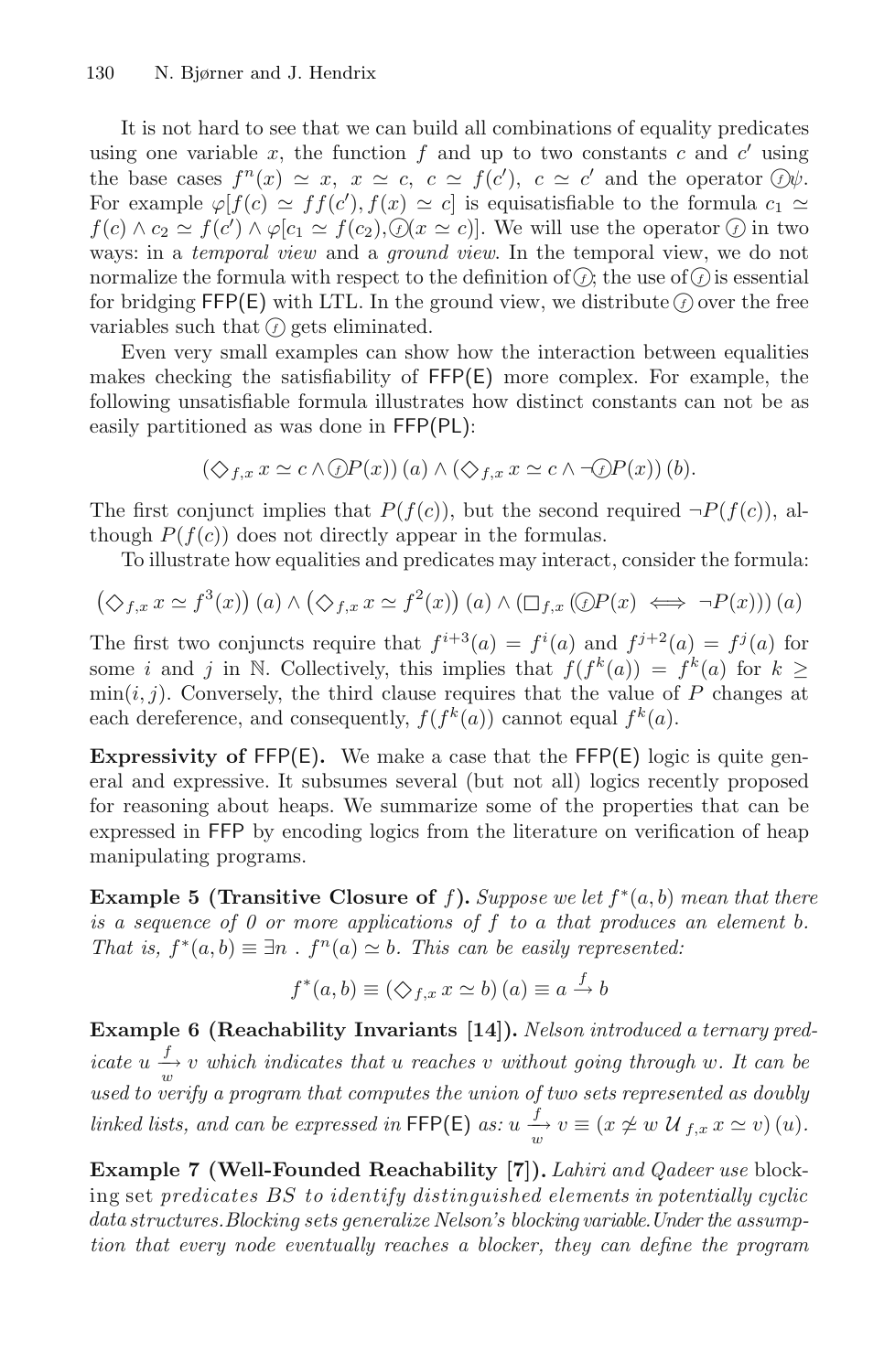verification-friendly functions and predicates: FFP(E) allows formulating these predicates directly:

$$
B(u) \simeq v \equiv (\neg BS(x) \mathcal{U}_{f,x} x \simeq v) (u) \wedge BS(v)
$$
  

$$
R(u, v) \equiv (\neg BS(f(x)) \mathcal{U}_{f,x} x \simeq v) (u)
$$

**Example 8** (btwn<sub>f</sub> [16]). The dual to Nelson's reachability predicate is the predicate btwn<sub>f</sub>(a, b, c) which requires b is visited before c. It is versatile for a wide range of program verification cases, and can be defined as:

$$
btwnf(a, b, c) \equiv (x \not\cong c \mathcal{U}_{f,x} x \simeq b) (a) \wedge b \xrightarrow{J} c
$$

FFP(E) is also closed under the weakest-precondition predicate transformer, when a pointwise update is made to the function  $f$ :

**Proposition 9. FFP(E)** is closed under pointwise functional updates. As we show in [3]: if  $\varphi[f]$  is in FFP(E), then for constants u and v, the formula  $\varphi[\lambda y$ .if  $y \simeq u$  then v else  $f(y)$  can also be expressed in FFP(E).

**Theorem 10.** The satisfiability problem of FFP(E) is PSPACE-complete.

*Proof (Sketch [3])*. We reduce  $\mathsf{FFP(E)}$  to LTL, and use the PSPACE-completeness result from [19]. The reductions follow 3 transformations Tableau, Erase, and Embed:

 $\varphi \longrightarrow Tab(\varphi) \longrightarrow \varphi_{PTL} \longrightarrow \varphi_{PTL} \longrightarrow \varphi_{PTL}$ 

Each of the transformations can be done in polynomial time and space, with the last transformation being the most expensive, requiring quadratic space.

**Tableau**. The tableau normal form [11] of a formula  $\varphi$  is a conjunction of the form:

$$
Tab(\varphi): \ [\varphi] \wedge Next \wedge Inv \wedge \bigwedge_{F \in \mathcal{F}} \Box \Diamond F
$$

where  $\lceil \varphi \rceil$  replaces the top-most occurrences of  $\bigcirc$  and  $\mathcal{U}_{f,x}$  subformulas by fresh auxiliary propositional variables, Next encodes an accessibility relation over the original and auxiliary propositional variables,  $Inv$  is a state invariant that ensures that the interpretation of temporal connectives is consistent on every state; and the set  $\mathcal F$  contains the set of acceptance conditions:

$$
[(\psi \mathcal{U}_{f,x} \psi')] (x) \rightarrow [\psi'] \text{ for each } (\psi \mathcal{U}_{f,x} \psi') (x) \in \text{SF}(\varphi).
$$

**Erase.** The propositional erasure converts an  $\mathsf{FFP(E)}$  formula  $\varphi$  into an LTL formula  $\varphi_{PTL}$  by using the transformations:

$$
((\psi \mathcal{U}_{f,x} \psi')(x))_{PTL} = \psi_{PTL} \mathcal{U} \psi'_{PTL} \quad \text{and} \quad (\mathcal{D}\psi)_{PTL} = \bigcirc \psi_{PTL}.
$$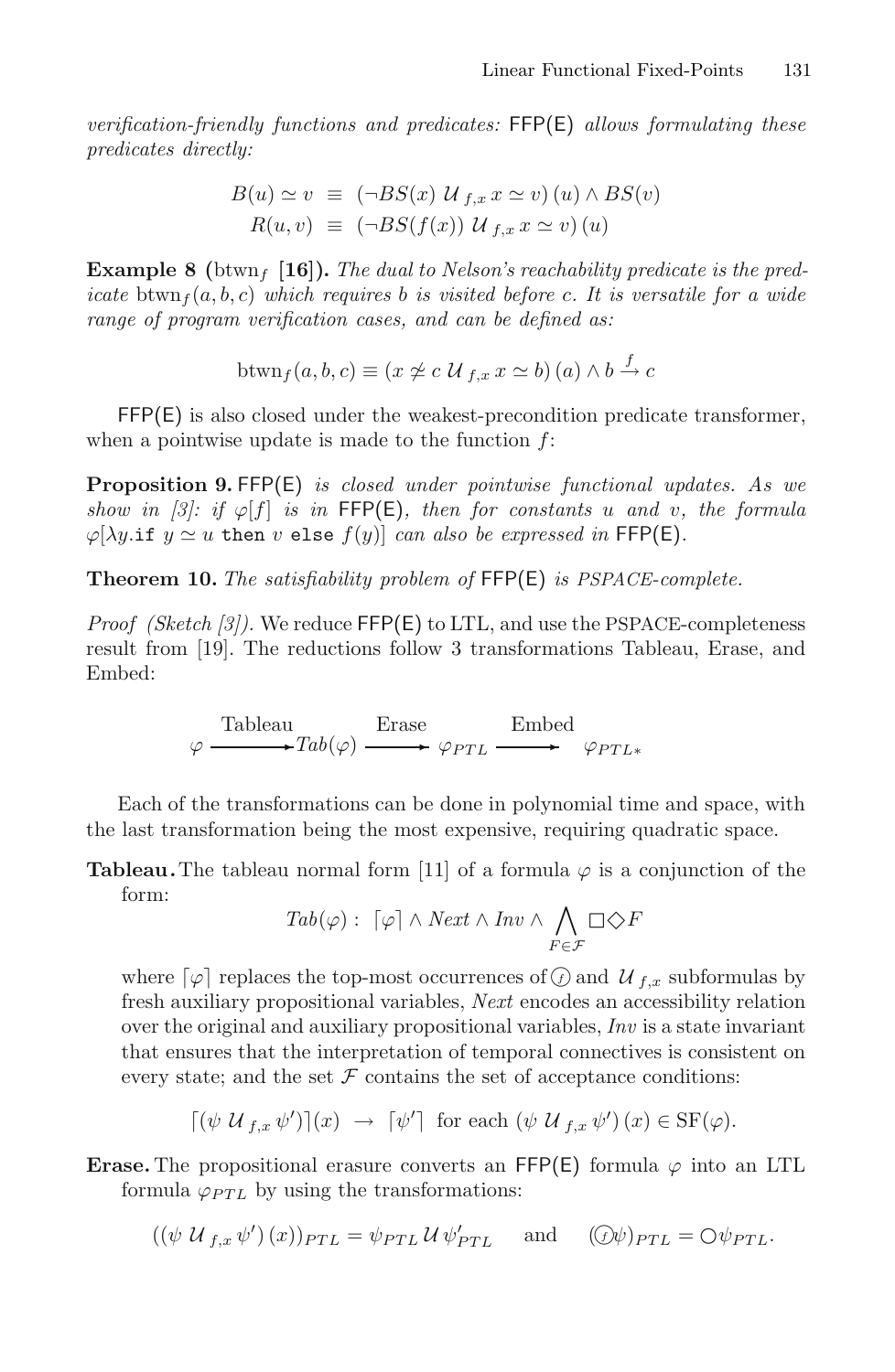**Embed.** The heart of the reduction is to add a sufficient set of axioms such that the LTL formula is equisatisfiable with the FFP(E) formula. The formula  $\varphi_{PTL*}$  is obtained by enumerating the atomic subformulas of  $\varphi$  and adding the conjunctions, whenever there are atomic formulas matching the preconditions of the implications:

$$
x \simeq c \Rightarrow \bigcirc (x \not\cong c \mathcal{W} F) \ F \in \mathcal{F}(x) \tag{1}
$$

$$
f^{n}(x) \simeq x \Rightarrow (\ell(x) \leftrightarrow \bigcirc^{n}\ell(x))
$$
\n(2)

$$
f^{n}(x) \simeq x \wedge f^{m}(x) \simeq x \Rightarrow f^{\gcd(m,n)}(x) \simeq x \tag{3}
$$

$$
f^{n}(x) \not\simeq x \wedge x \simeq c \Rightarrow \bigcirc^{n}(x \not\simeq c)
$$
 (4)

$$
f^{n}(x) \not\simeq x \wedge f^{m}(x) \simeq x \Rightarrow f^{n-m}(x) \not\simeq x \quad n > m \tag{5}
$$

$$
f^{n}(x) \simeq x \Rightarrow \bigcirc (f^{n}(x) \simeq x)
$$
\n(6)

 $x \simeq c \wedge \ell(x) \Rightarrow R_{\ell,c}$  $(7)$ 

$$
x \simeq c \Rightarrow (x \simeq c' \leftrightarrow c \simeq c') \tag{8}
$$

$$
c \simeq f(c') \wedge x \simeq c' \Rightarrow \bigcirc (x \simeq c) \tag{9}
$$

$$
x_{f,c} \simeq c \wedge (R_{\ell c} \to \ell(x_{f,c})) \tag{10}
$$

$$
\Box E - taut \tag{11}
$$

Let us motivate the conditions a bit. The condition  $(1)$  ensures that all acceptance conditions mentioning  $x$  are visited between two anchor states where  $x$ is equal to a constant anchor c. It can still be the case that  $f$  is periodic on  $x$ , but x is not constrained to be a constant; conditions  $(2)$ ,  $(3)$ , and  $(6)$  handle such cases and enforce that once  $f$  is periodic it remains so, it satisfies congruence closure over the period, and that states are identical after  $n$  steps. Conditions  $(4)$ and (5) ensure that the state literals are consistent with disequalities  $f^{n}(x) \not\cong x$ . The last set of invariants (11) are the set of tautologies needed to axiomatize the theory of equality for the rigid predicates. They are the counterpart to the axioms  $(7)-(9)$  which are used to axiomatize the theory of equality inside temporal subformulas. The conditions (7) and (10) are used to force evaluations after each constant anchor to be consistent across different variables. They use the rigid predicate  $R_{\ell,c}$ , which is introduced for every literal  $\ell(x)$  and constant c. Suppose that one state  $s_1$  requires the variable x to satisfy  $x \simeq c$ . Another state  $s_2$  requires a different variable y to satisfy  $y \simeq c$ . These states must satisfy the same literals  $\ell(x)$  respectively  $\ell(y)$ . To ensure that also the states following  $s_1$ and  $s_2$  evaluate the same literals in tandem we use condition  $(10)$  which uses the new variable  $x_{f,c}$  and will involve all literals associated with x and y, and any other variable that anchors with c.

Let us assume that the variables are  $x, y, z$ . To extract a model M of  $\varphi$ from an LTL model  $\sigma = s_1, s_2, s_3 \dots$  of  $\varphi_{PTL*}$ , we partition each state  $s_i \in \sigma$ into  $s_i(x)$ ,  $s_i(y)$ , and  $s_i(z)$ . The state  $s_i(x)$  contains all the assignments to the atomic subformulas using the variable  $x$ . For each variable  $x$ , there are 3 cases to consider: (1)  $x \simeq c$  appears in both  $s_i(x)$  and  $s_j(x)$  for some indices  $i < j$ but  $x \simeq c$  is not in any other state before  $s_i(x)$ . (2)  $f^{(n)}(x) \simeq x$  appears in some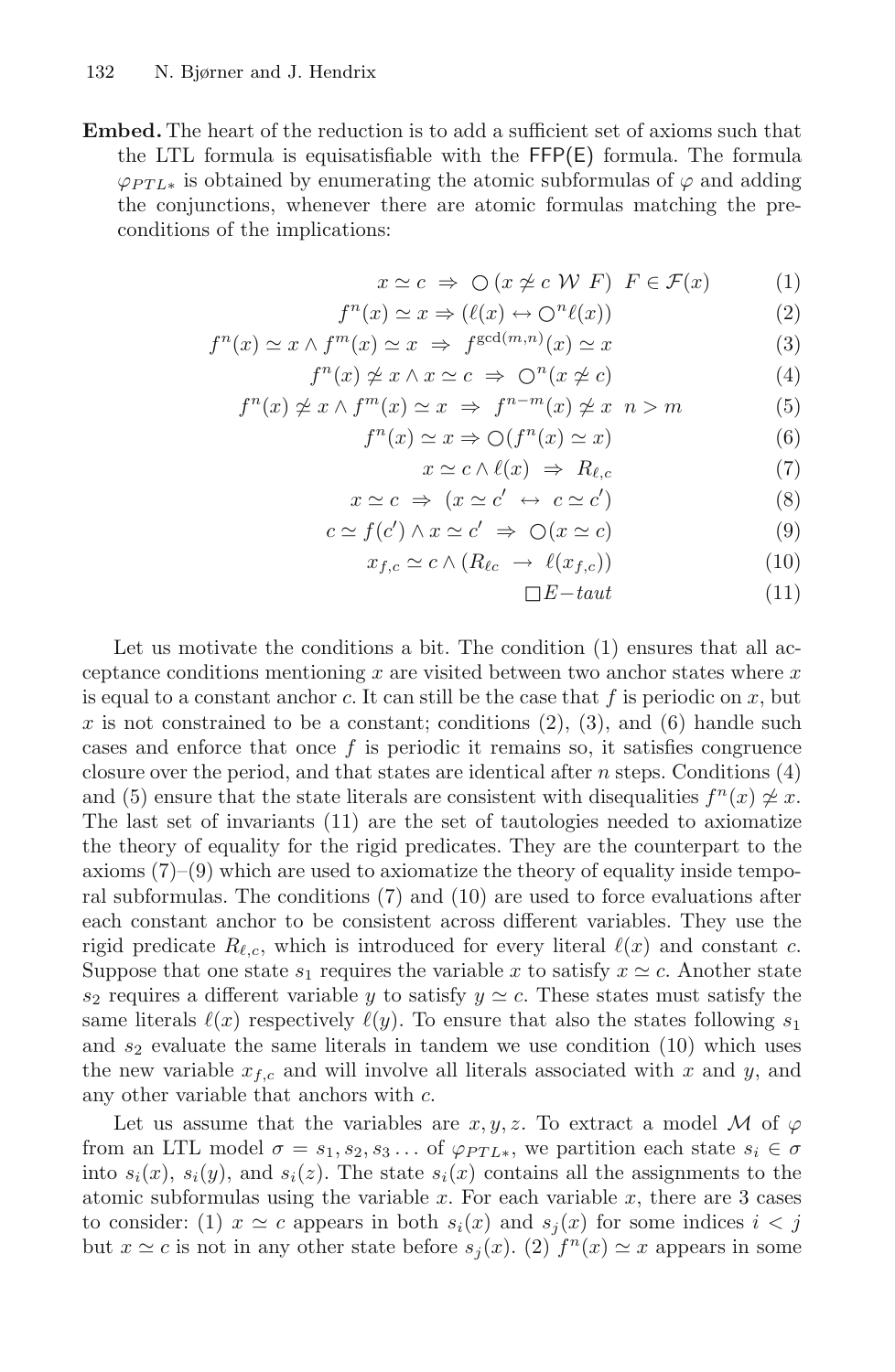state  $s_i(x)$ , but not in any earlier states; and (3) neither cases (1) or (2) apply and consequently each equality  $x \simeq c$  appears in at most one state in  $\sigma$ .

In the first case, we add fresh elements  $a_1, \ldots, a_{i-1}$ , set  $f(a_k) = a_{k+1}$  for  $k < j - 1$ , set  $f(a_{i-1}) = a_i$ , and assign predicates based on the assignments to the states  $s_1(x),\ldots,s_{i-1}$ . We are guaranteed acceptance conditions are satisfied by the axioms (1). In the second case, we add fresh elements  $a_1, \ldots, a_{i+n-1}$ , and assign f and the predicates in the obvious way, with  $f(a_{i+n-1}) = a_i$ . We are guaranteed consistency by the axioms  $(2)$ – $(6)$ . In the final case, we add an infinite sequence of fresh elements  $a_1, a_2, \ldots$ 

#### **3.3 Extensions to** FFP(E)

In this section, we analyze the complexity of two extensions to FFP(E).

FFP(NL) is the fragment of FFP that admits only a single function symbol f with fixed-point expressions, but allows different bound variables to appear together in the same scope. We can reduce FFP(NL) to monadic second order logic by translating each fixed-point expression  $(\mu R.\lambda x.C[R])t$  into an equivalent second-order expression  $(\forall Z)$   $(\forall x.Z(x) \iff C[Z](x)) \implies Z(t)$ .

Both weak and strong monadic second-order logic with a single function symbol is decidable [4] (Corollary 7.2.11 and 7.2.12). So FFP(NL) logic is decidable. The second-order theory of one unary function is on the other hand not elementary recursive. It does not necessarily follow that FFP(NL) is non-elementary as well, but we establish in [3] that FFP(NL) is at least NEXPTIME-hard. Our proof is inspired by a similar construction for LRP [21], and reduces the NEXPTIMEcomplete problem of deciding whether a tiling problem  $\mathcal T$  admits a tiling compatible with T on a square grid of size  $2^n \times 2^n$ .

FFP(NL) does not enjoy the finite model property. For example:

**Proposition 11.** The sentence  $(\Box_{f,x} (\Box_{f,y} x \not\simeq y) (f(x)))$  (c) is satisfiable by an infinite model, but unsatisfiable for finite models.

In [3], we use this result to show that  $\mathsf{FFP}(\mathsf{NL})$  is incomparable with the Logic of Reachable Patterns (LRP) [21]. LRP allows reasoning backwards along edges, and consequently can specify properties that FFP(NL) cannot. However, LRP has the finite model theory whereas by Prop. 11,  $\mathsf{FFP}(\mathsf{NL})$  does not. We are not aware of any matching lower and upper bounds on the complexity of FFP(NL), neither do we know if the weak theory (that only admits finite models) of FFP(NL) is any easier than full FFP(NL).

We also consider the fragment of FFP where multiple function symbols are allowed to be associated with the temporal connectives and we are allowed to nest different functions over the variables. We call this fragment 2FFP(E). Among other things, this logic allows us to encode arbitrarily large grids. For example, we can express that functions  $f$  and  $g$  commute over all nodes reachable from a given constant c

$$
\left(\Box_{f,x}\left[\Box_{g,y}f(g(y))\simeq g(f(y))\right]x\right)(c)
$$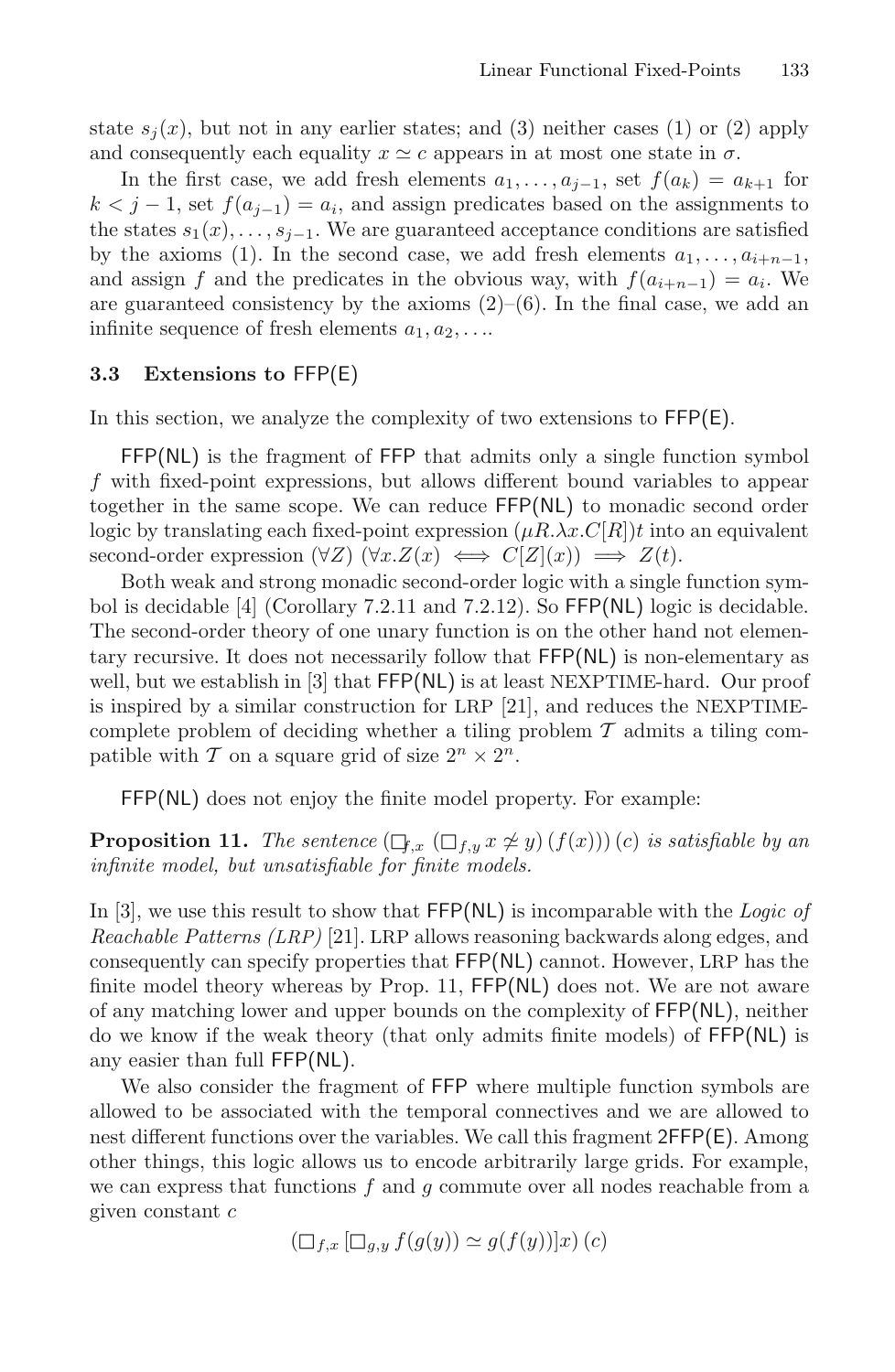We show in [3] that the satisfiability problem for this logic is undecidable. The proof uses a commonly used reduction from tiling problems. It is very similar to results in [6,21].

# **4 SMT Solver Integration**

This section describes how Theorem 10 can be used to provide a decision procedure for  $\mathsf{FFP}(\mathsf{E})$  together with a background theory T. The theorem suggests a direct embedding of FFP(E) into LTL, but this is not always necessary, and we here examine how intermediary steps can be used. The approach we will present is analogous to how SAT solvers may be combined with decision procedures, except, instead of extracting conflict clauses for a propositional SAT solver, we extract temporal safety formulas to refine a propositional LTL abstraction.

## **4.1** FFP **and Theories**

Our formulation of  $\mathsf{FFP}(\mathsf{E})$  uses auxiliary constants  $a, b, c$  but does not say whether there are any additional constraints on the constants. This is a convenient simplification for presenting  $\mathsf{FP}(\mathsf{E})$ , but we would like integrating  $\mathsf{FP}(\mathsf{E})$ with other theories, such as the theories  $\mathcal T$  of arrays and linear arithmetic. These theories can directly be combined in a Nelson-Oppen [15] framework of signature disjoint, stably infinite theories. In this setting FFP(E) can treat subterms that use symbols from other theories as constants. The theory EUF of uninterpreted theories is half-way built into FFP(E) because it relies on congruence closure over unary functions. SMT solvers most commonly provide general purpose congruence closure decision procedures, and these can be used directly for the unary functions used in the FFP(E) fragment.

We here observe that the Nelson-Oppen combination result can also be used for  $\mathsf{FFP(E)}$ . Formally,  $\mathsf{FFP(E)}$  is not a first-order theory, yet it can still satisfy the conditions for a Nelson-Oppen combination: First, FFP(E) is stably infinite. In other words, if a formula  $\varphi$  over FFP(E) has a model, it has a model of any larger cardinality. This follows because the evaluation of  $\varphi$  only depends on values of the original auxiliary constants  $a, b, c$ , their forward closure under a fixed set of unary functions  $f, g$ , and the values of unary predicates  $(P, Q)$  over the closure. The original model will already fix their interpretation. Second, we will assume that the unary predicates and functions used for FFP(E) formulas are not used in other theories. This restriction is required for completeness. For example, the combination result does not apply to the formula  $(\Box_{f,x} \text{read}(x) \leq \text{read}(f(x)))$  (a) which uses arithmetical relation  $\leq$  and the shared function read.

To summarize, we have:

**Theorem 12.** Let  $\varphi$  be a formula over FFP(E) + T, where T is stably infinite decidable theory whose signature is disjoint from the unary functions and predicates used by  $\mathsf{FFP}(\mathsf{E})$ . Then satisfiability of  $\varphi$  is decidable.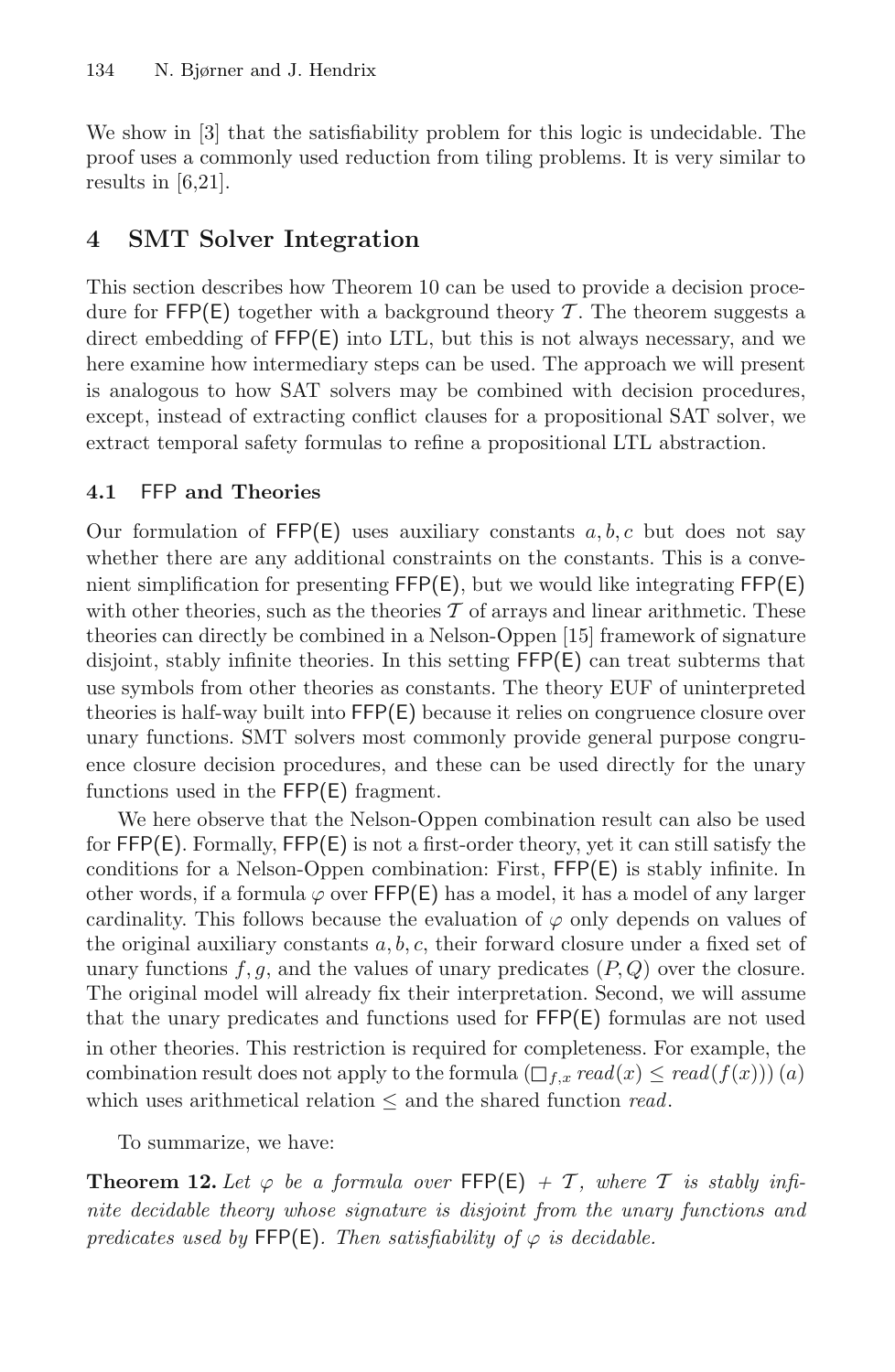*Proof (Sketch).* (1) We first *purify*  $\varphi$  to create a conjunction  $\varphi$ <sub>FFP(E)</sub>  $\wedge \varphi_T$ , such that  $\varphi_{\text{FFP}(F)}$  uses only the vocabulary from FFP(E), and  $\varphi_{\mathcal{T}}$  uses only the vocabulary from T. The two conjuncts may share constants  $a, b, c, \ldots$  (2) Then apply Theorem 10 to  $\varphi_{\sf FFP(E)}$  to obtain  $\varphi_{PTL*}$ . (3) Create the conjunction  $\varphi_{Frame}$  comprising of the frame conditions  $\Box(a \simeq b) \vee \Box(a \not\simeq b)$  for each pair of constants a, b that occur in both conjuncts. The resulting formula  $\varphi_{PTL*} \wedge \varphi_{\tau} \wedge$  $\varphi_{Frame}$  is equisatisfiable with  $\varphi$ . Furthermore, since FFP(E) is stably infinite we can reconstruct the Nelson-Oppen combination result and observe that it is satisfiable iff there is a propositional LTL model  $\sigma$  for  $\varphi_{PTL*} \wedge \varphi_{Frame}$  and model M for  $\varphi_{\mathcal{T}}$ , such that  $\sigma \models a \simeq b$  iff  $\mathcal{M} \models a \simeq b$  for each pair of shared variables a, b.

### 4.2 Abstraction/Refinement Solver Combinations

The proof of Theorem 12 could suggest applying the transformations from Theorem 10 eagerly. The drawback is that a potential quadratic number of new formulas are created in the process. We will therefore develop a method that integrates with an SMT solver, such as Z3 [5], in a more incremental way. The integration is a bit similar to how state-of-the-art SAT solving techniques are used in SMT solvers: The SAT solver treats each interpreted atom in a formula as a propositional atom. It provides propositional models that assign each atom to true or false. We will use s to refer to a propositional model, and it will be represented as the set of atomic formulas that are true in the propositional model. A propositional model s of a formula  $\varphi$  corresponds to a conjunction of literals:

$$
L := \bigwedge_{a \in \text{ASF}(\varphi), a \in s} a \land \bigwedge_{a \in \text{ASF}(\varphi), a \notin s} \neg a
$$

The theory solvers check the propositional models for  $\mathcal T$  consistency. If the conjunction is T-unsatisfiable, then there is a minimal subset  $L' \subseteq L$  such that  $\mathcal{T} \wedge L'$  is inconsistent. The SAT solver can in exchange learn the clause  $\neg L'$  and has to search for a propositional model that avoids  $L'$ .

An incremental integration of a solver for LTL with a  $\mathcal T$  solver is a simple generalization. Instead of refining a propositional model s, we here refine a propositional temporal model  $\sigma$  that is generated by a propositional LTL solver.

- 1. Purify: From the original formula  $\varphi$  create the purified and separted conjunction  $\varphi$ FFP(E)  $\wedge \varphi_T$ .
- 2. *Erase*: Create a temporal abstraction  $\varphi_{PTL}$  from  $\varphi_{\text{FFP(E)}}$ . This formula does not contain the embedding axioms.
- 3. Incremental Embed: If  $\varphi_{PTL}$  has a temporal model  $\sigma$ , then check (a) that each state is consistent with  $\varphi_{\mathcal{T}}$ , (b) that  $\sigma$  evalutes rigid subformulas to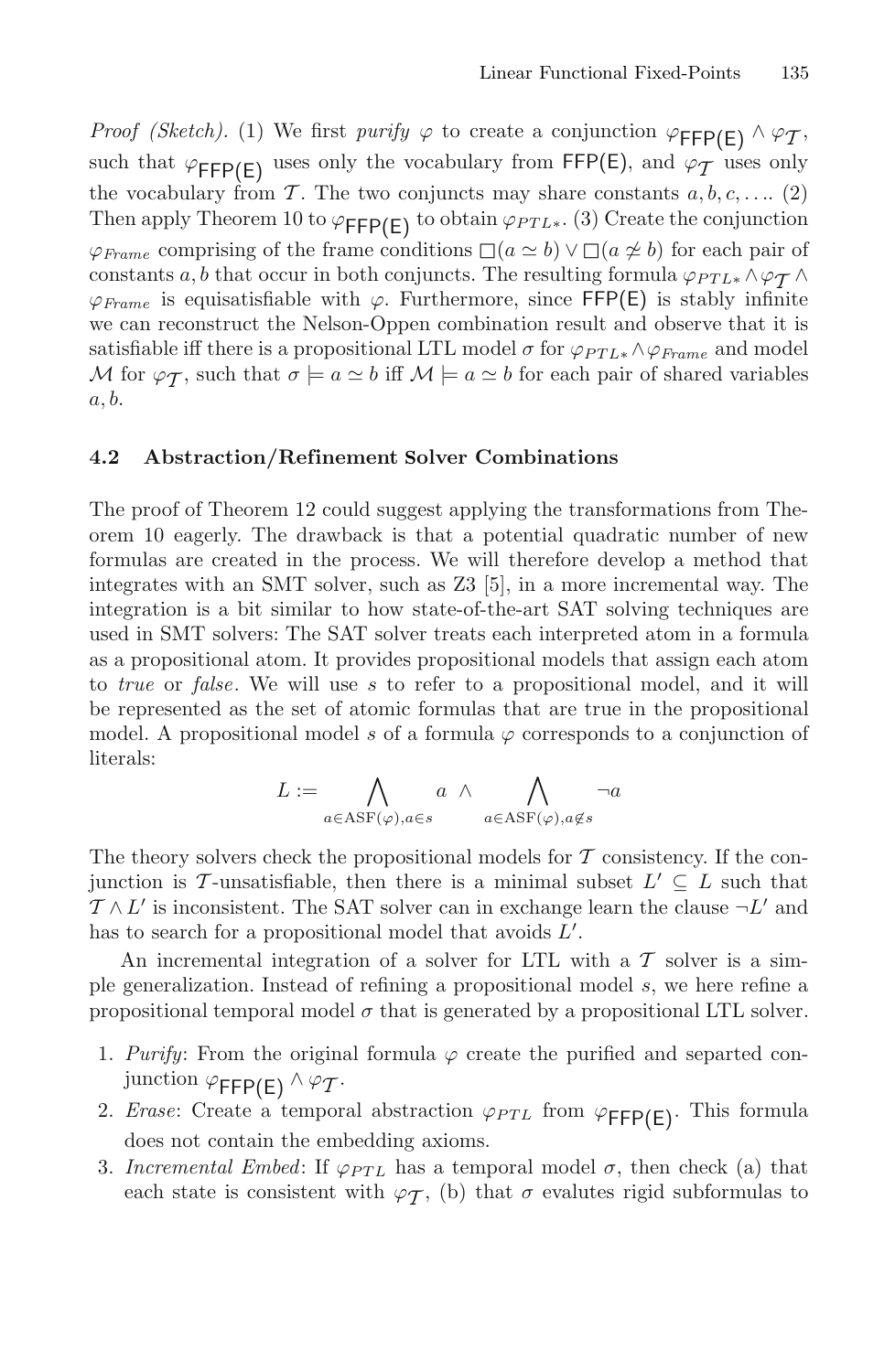In the limit, this procedure produces  $\varphi_{PTL*} \wedge \varphi_{Frame}$ . On the other hand, it allows first adding partial constraints that increase the complexity of checking propositional temporal satisfiability only incrementally. It also allows interposing partial checks on  $\sigma$  that result in a modest cost for the LTL checking phase.

**Example 13 (Neighbor consistency).** Suppose the model  $\sigma$  contains the sequence of states  $s_0, s_1, \ldots$ , and suppose that  $s_0$  contains the state assignment  $c \simeq f(c') \wedge x \simeq c' \wedge \neg P(c)$ , and  $s_1$  contains the state assignment  $P(x)$ . The states cannot be neighbors because the conjunction

$$
c \simeq f(c') \wedge x \simeq c' \wedge \neg P(c) \wedge \textcircled{f}P(x) \equiv c \simeq f(c') \wedge x \simeq c' \wedge \neg P(c) \wedge P(f(x))
$$

is contradictory. To rule out this case, it suffices to add the safety formula

$$
c \simeq f(c') \wedge x \simeq c' \wedge \neg P(c) \Rightarrow \neg \bigcirc P(x),
$$

or equivalently strengthen the accessiblity relation Next.

**Example 14 (Cross-state consistency).** The two states  $s_1$  and  $s_2$  are contradictory if s<sub>1</sub> entails the assignment  $P(x) \wedge x \simeq c$  and state s<sub>2</sub> entails the assignment  $\neg P(y) \wedge y \cong c$  for potentially different variables x and y. Such a situation is ruled out if we apply safety condition (7) for every pair of variables x, y, and every literal  $\ell(x)$ , but cross-state consistency checking will also capture this case. The resulting safety condition is in this case

$$
\Box \neg (P(x) \land x \simeq c) \lor \Box \neg (\neg P(y) \land y \simeq c)
$$

A set of relevant tests are in order of their overhead:

State consistency: Each state can be checked for consistency in isolation. If the state is not  $\mathcal T$  consistent, we can constrain the LTL abstraction by adding an invariant to rule out the inconsistent state. The saturation condition E-taut is contained in the state consistency check.

Cross-state consistency: The conjunction of states can be checked for consistency. If the conjunction is inconsistent, then generate a disjunction of invariants to rule out the inconsistent combination of states. This check requires creating fresh copies of variables so that their evaluation is not fixed across states. Cross-state consistency implies state consistency, but requires checking a larger formulas.

*Neighbor consistency:* Each pair of consecutive states  $s_i, s_{i+1}$  can be checked for relative consistency. In contrast to cross-state consistency, we only need one copy of the variables; the occurrences of the variable x in  $s_{i+1}$  is replaced by  $f(x)$ . If some pair of states is found to not be consecutive, one can add an additional safety constraint. The safety constraint does not increase the set of states reachable in the temporal tableau. Neighbor and cross-state consistency can be used to enforce the frame condition  $\varphi_{Frame}$ .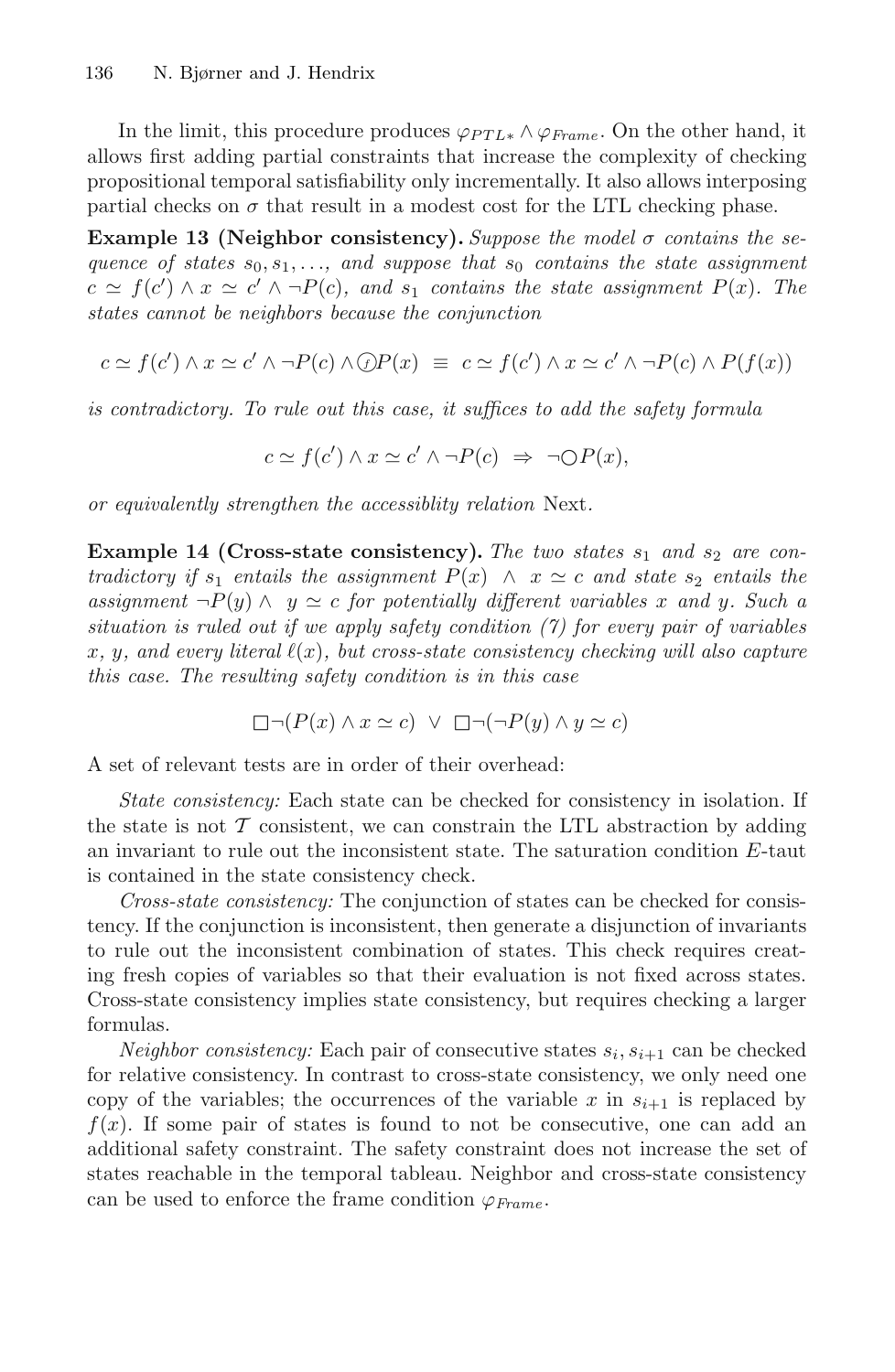Saturation consistency: In the spirit of approaches based on first-order encodings of fixed-point logics [8,12,16] we can saturate  $\varphi$ <sub>FFP</sub> using a first-order approximation. In the context of  $\mathsf{FFP}(E)$ , we can enforce some properties of U by instantiating the axiom:

$$
\forall x \, . \, \left[ (\psi \, \mathcal{U}_{f,x} \, \psi') \right](x) \, \leftrightarrow \, \psi' \, \lor \, (\psi \land \left[ (\psi \, \mathcal{U}_{f,x} \, \psi') \right](f(x))).
$$

There are two ways to instantiate this axiom in a way that avoids indefinite unfoldings. The first is to instantiate it whenever there is a ground subformula in  $\varphi_{\textsf{FFP(E)}}$  congruent to  $[(\psi \mathcal{U}_{f,x} \psi')] (f(t))$  for some t. The second is to instantiate it when both  $f(t)$  and  $[(\psi \mathcal{U}_{f,x} \psi')]$  (t) appear in  $\varphi_{\text{FFP(E)}}$ . The Z3 solver allows controlling such instantiations using so called E-matching on patterns. Note that saturation consistency can in some cases completely replace all other checks. This is the case when there is a complete axiomatization for ground queries using quantifiers, as in [8].

Embedding consistency: Finally, the auxiliary axioms  $(1)-(11)$  required for a full embedding can be added lazily by only adding axioms that are violated by the current model.

### **5 Conclusions and Future Work**

In this paper, we have introduced several ground first-order logics with fixedpoints, and shown how satisfiability for the functional fixed-point logic with equality FFP(E) can be reduced to checking satisfiability of linear-time temporal formulas. Furthermore, we have developed and implemented an abstraction/refinement framework that integrates an LTL solver with an SMT solver to efficiently solve FFP(E) satisfiability problems directly.

Our choice of LTL as the target is a matter of convenience that was useful for identifying NP-complete subsets of FFP(PL) in Section 3.1. We suspect that one can extend those techniques to identify fragments of FFP(E) with an NPcomplete decision problem. Our reduction to FFP(E) satisfiability checking was reduced to checking satisfiability of tableau normal forms. It is well-known that the tableau construction captures more than LTL; it also allows for handling formulas in the extended temporal logic, ETL [20]. In ETL, we can for instance express  $\forall n \geq 0. P(f^{2n}(a))$ . It is expressible as  $(\nu X\lambda x. X(f f(x)) \wedge P(x))(a)$ , but does not correspond to a formula in FFP(E). Nevertheless, the satisfiability of such formulas can be checked using the same apparatus developed in this paper.

While simple extensions of  $\mathsf{FFP}(E)$  are undecidable, there are decidable classes of formulas that can be formulated using functional fixed-points, yet they cannot be formulated in FFP(E). For example [8] studies a fragment based on the predicate  $\forall x : [a \stackrel{f}{\rightarrow} b] \varphi$  that allows multiple functions and variables to interact. Among other things, their predicate allows one to specify the formula

$$
\forall x : [a \xrightarrow{f} nil]. \left( x = nil \vee \forall y : [f(x) \xrightarrow{f} nil].y \ncong x \right)
$$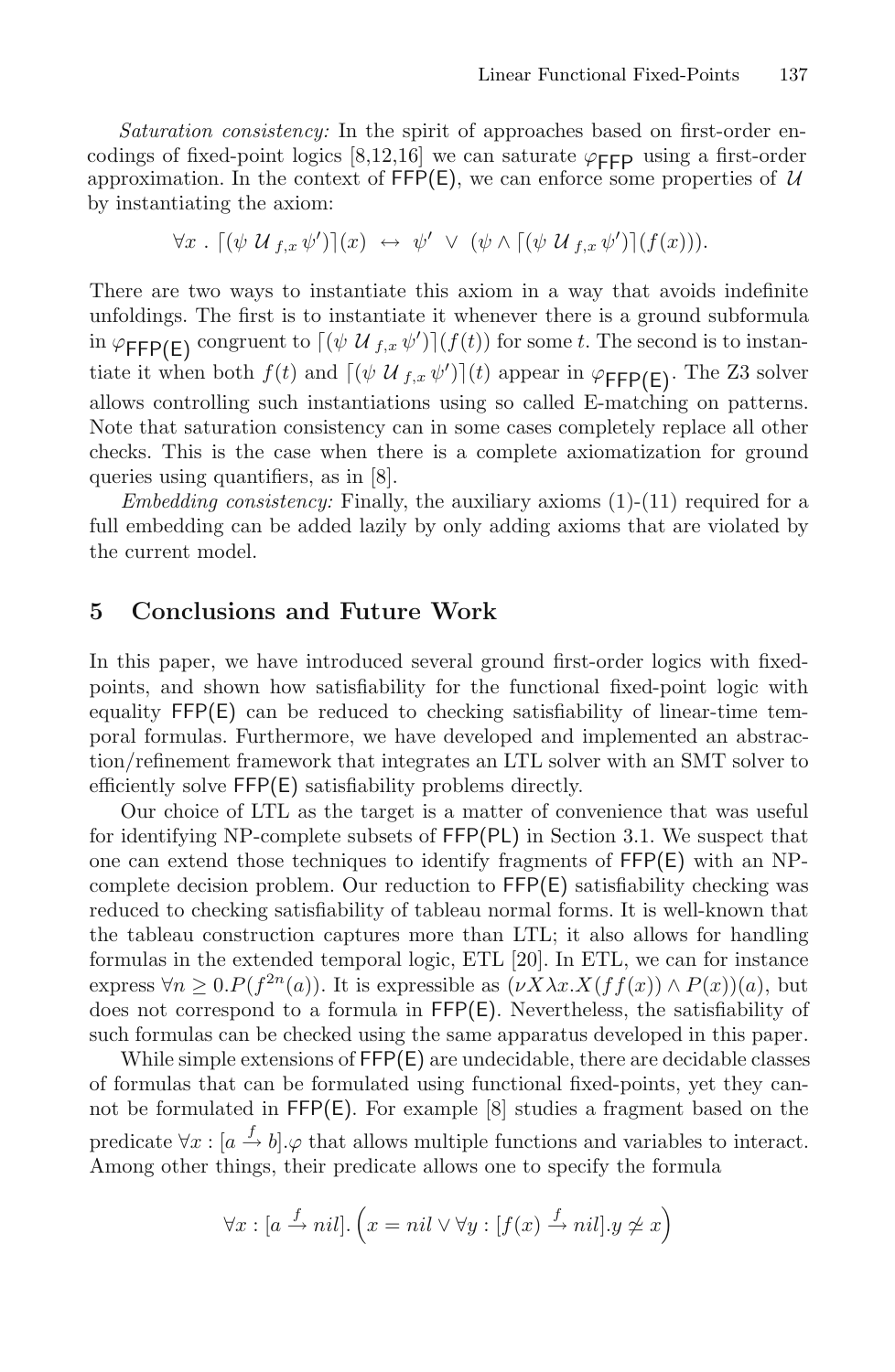which states that the elements in the list from  $a$  to  $nil$  are distinct. The formula refers simultaneously to multiple dereference functions. The reduction to LTL does not work when there are multiple bound variables: The LTL reduction requires that at most one variable is affected in the tableau state transitions. We are investigating whether freeze quantifiers, which were developed in the context of real-time temporal logic [1] can be applied. We thank the reviewers, Sergio Mera and Margus Veanes for valuable feedback.

# **References**

- 1. Alur, R., Henzinger, T.A.: A really temporal logic. J. ACM 41(1), 181–204 (1994)
- 2. Balaban, I., Pnueli, A., Zuck, L.D.: Shape analysis of single-parent heaps. In: Cook, B., Podelski, A. (eds.) VMCAI 2007. LNCS, vol. 4349, pp. 91–105. Springer, Heidelberg (2007)
- 3. Bjørner, N., Hendrix, J.: Linear functional fixed-points. Technical Report MSR-TR-2009-8, Microsoft Research (2009)
- 4. Börger, E., Grädel, Gurevich: The Classical Decision Problem. Springer, Heidelberg (1996)
- 5. de Moura, L., Bjørner, N.: Z3: An Efficient SMT Solver. In: Ramakrishnan, C.R., Rehof, J. (eds.) TACAS 2008. LNCS, vol. 4963, pp. 337–340. Springer, Heidelberg (2008)
- 6. Immerman, N., Rabinovich, A.M., Reps, T.W., Sagiv, S., Yorsh, G.: The boundary between decidability and undecidability for transitive-closure logics. In: Marcinkowski, J., Tarlecki, A. (eds.) CSL 2004. LNCS, vol. 3210, pp. 160–174. Springer, Heidelberg (2004)
- 7. Lahiri, S.K., Qadeer, S.: Verifying properties of well-founded linked lists. In: Principles of Programming Languages (POPL 2006), pp. 115–126 (2006)
- 8. Lahiri, S.K., Qadeer, S.: Back to the future: revisiting precise program verification using SMT solvers. In: POPL, pp. 171–182. ACM, New York (2008)
- 9. Lev-Ami, T., Immerman, N., Reps, T.W., Sagiv, S., Srivastava, S., Yorsh, G.: Simulating reachability using first-order logic with applications to verification of linked data structures. In: Nieuwenhuis, R. (ed.) CADE 2005. LNCS, vol. 3632, pp. 99–115. Springer, Heidelberg (2005)
- 10. Libkin, L.: Elements of Finite Model Theory. Springer, Heidelberg (2004)
- 11. Manna, Z., Pnueli, A.: Temporal Verification of Reactive Systems: Safety. Springer, Heidelberg (1995)
- 12. McPeak, S., Necula, G.C.: Data structure specifications via local equality axioms. In: Etessami, K., Rajamani, S.K. (eds.) CAV 2005. LNCS, vol. 3576, pp. 476–490. Springer, Heidelberg (2005)
- 13. Møller, A., Schwartzbach, M.I.: The pointer assertion logic engine. In: Programming Language Design and Implementation (PLDI 2001), pp. 221–231 (2001)
- 14. Nelson, G.: Verifying Reachability Invariants of Linked Structures. In: Principles of Programming Languages (POPL 1983), pp. 38–47 (1983)
- 15. Nelson, G., Oppen, D.C.: Simplification by cooperating decision procedures. ACM Transactions on Programming Languages and Systems 1(2), 245–257 (1979)
- 16. Rakamarić, Z., Bingham, J., Hu, A.J.: An inference-rule-based decision procedure for verification of heap-manipulating programs with mutable data and cyclic data structures. In: Cook, B., Podelski, A. (eds.) VMCAI 2007. LNCS, vol. 4349, pp. 106–121. Springer, Heidelberg (2007)